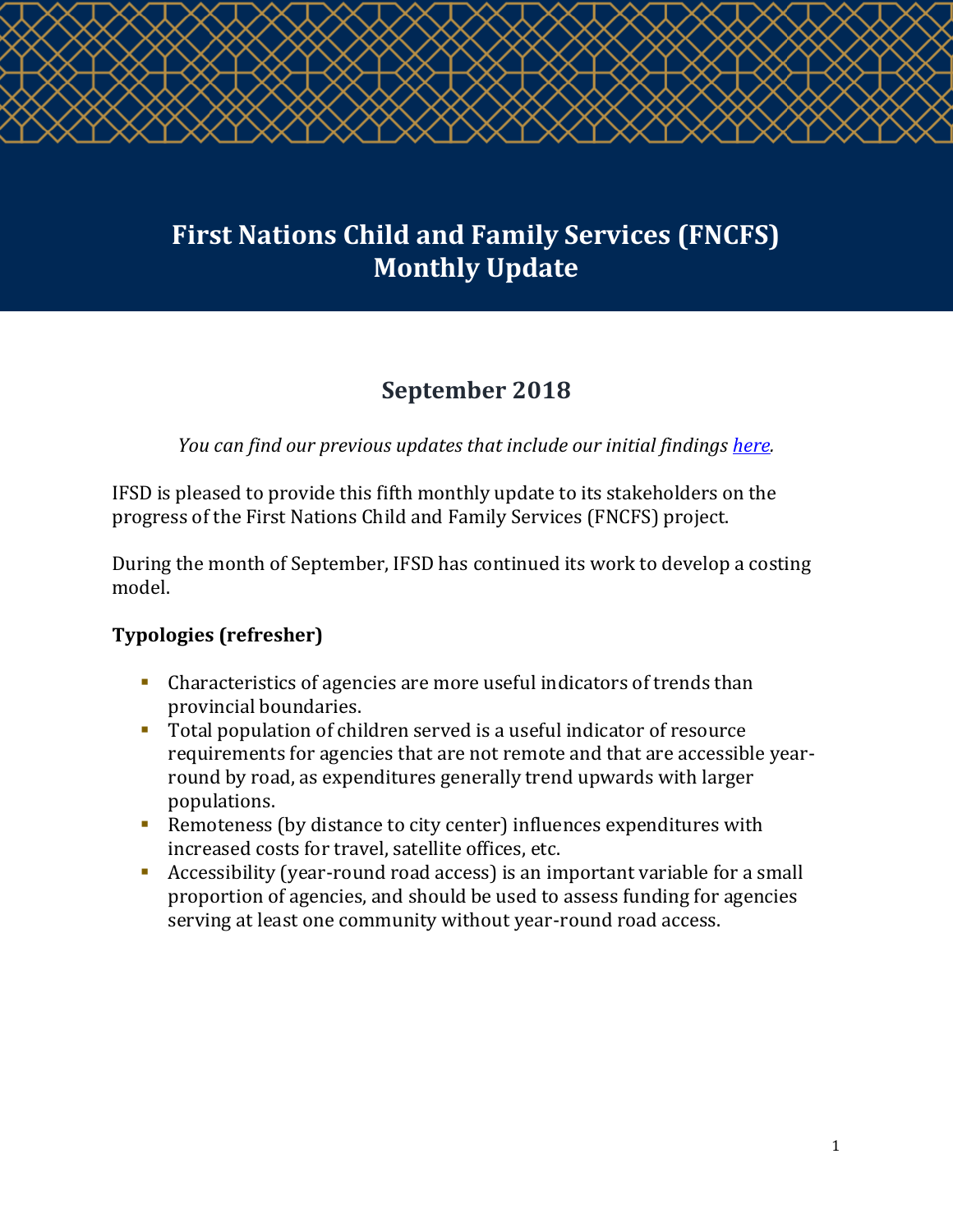## **Costing**

- A costing is an **estimate** of the financial resources required for an activity over time.
- A costing **does not produce a single number**, but rather a **range of estimates** based on a variety of outcome-based scenarios.
- When estimating a cost, we have to make some assumptions about independent variables (e.g. population growth, remoteness) that influence expenditures. Each variable will be a part of the final costing model.
- Thanks to yours and your agencies' efforts, we have a significant amount of data with which we can understand spending needs and trends in each of the expenditure categories.
- For our costing model, we will be sorting expenditures by *program activities* (protection, prevention, internal services). Each activity may have expenditures across different *standard objects*, such as capital, operating, professional services, etc. (see Table 1).

|                            |                          | <b>Program activities</b> |            |                      |
|----------------------------|--------------------------|---------------------------|------------|----------------------|
|                            |                          | Protection                | Prevention | Internal<br>services |
| <b>Standard</b><br>objects | Capital                  |                           |            |                      |
|                            | Operating                |                           |            |                      |
|                            | Professional<br>services |                           |            |                      |
|                            | Transfers                |                           |            |                      |
|                            | Etc.                     |                           |            |                      |

Table 1: Costing table overview.

- Once the financial data is sorted into these categories, each category of data is tested against an independent variable, e.g. population, remoteness to understand its behaviour.
- Based on a first pass of analysis (this is not final), agency budgets are influenced most significantly by:
	- − Total population of children served;
	- − Remoteness (average distance to city centre);
	- − Accessibility (the number of communities served that do not have yearround road access)
- Funding models are not only about money, but about governance, performance and outcomes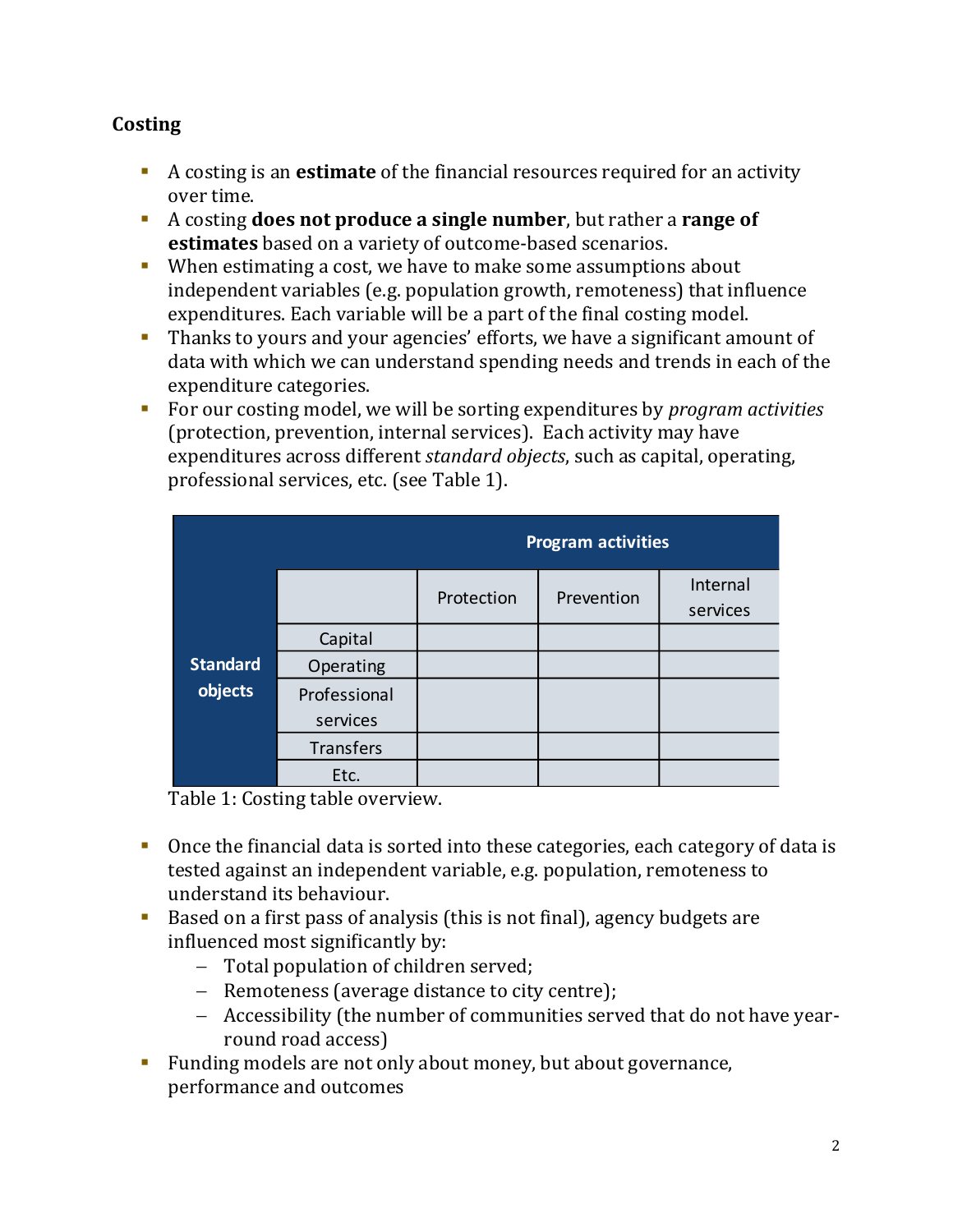■ To produce cost estimates of alternative program structures, outcome-based scenarios (that focus on the holistic well-being of children and expect to reduce the number of children in care) will be developed, to estimate costs of desired future states.

#### **Liability insurance**

IFSD was asked to clarify agencies' accessibility to liability insurance. Alexander Holburn Beaudin + Lang LLP, was retained by IFSD to provide an opinion on liability insurance and implications for increased jurisdiction of agencies.

Principal findings include:

- Of the responding agencies surveyed, only those in New Brunswick were unable to access liability insurance.
- The average premium in Canada is around \$20,000 for \$5,000,000 coverage.
- Aon Reed Stenhouse appears to be the most common provider.
- Even though provinces may delegate child protection duties to FNCFS agencies, in the case of a breach, the province remains liable for nondelegable duties.
- **EXTE:** If full responsibility for child welfare services are assumed by a First Nations government, there would be increased exposure to liability, as that government will assume the whole of the legal duty with respect to the delivery of child welfare services.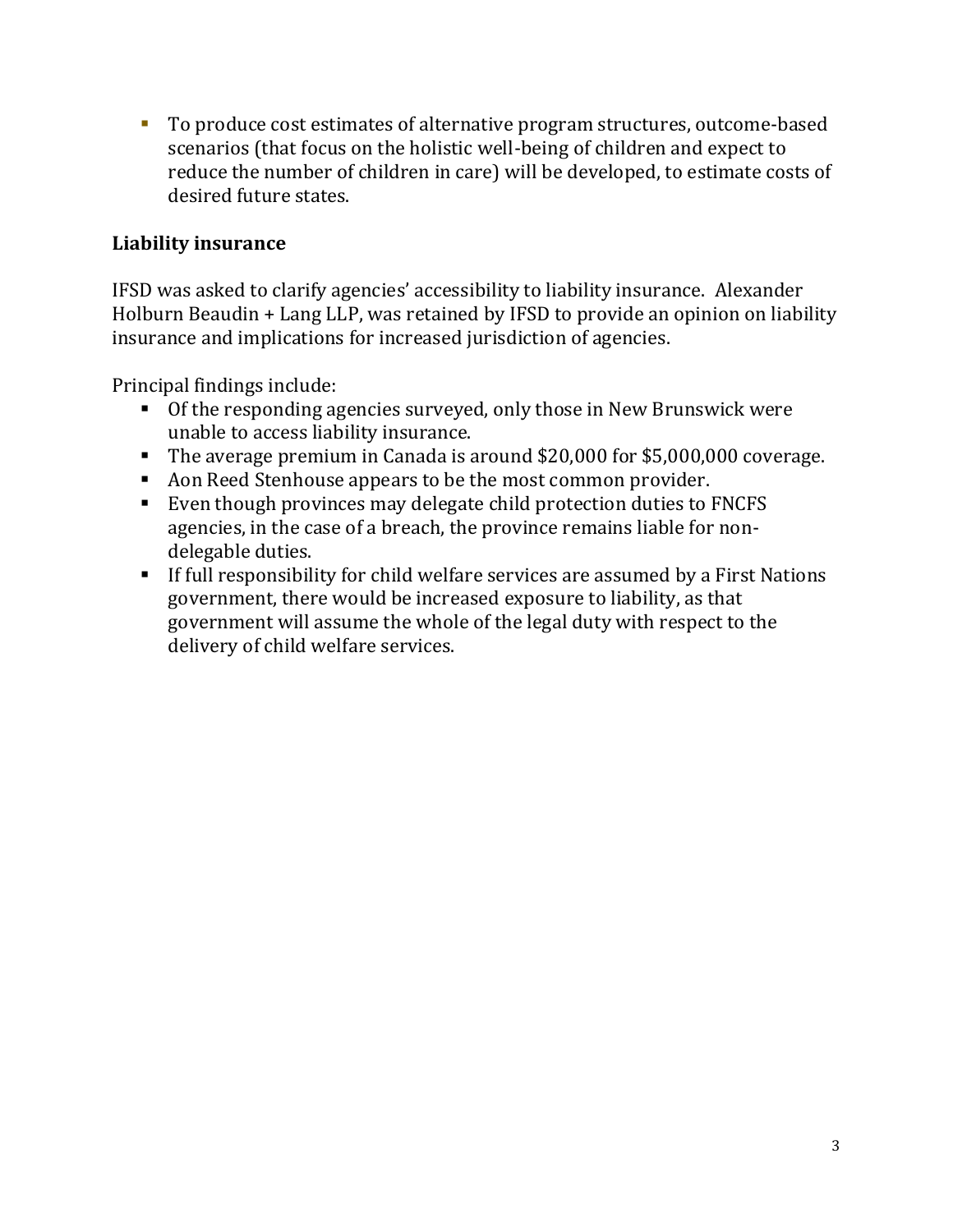#### **Participation**

We are grateful to all agencies that have participated in the survey. We're pleased to report that the national participation rate has climbed to 75%. For an overview of provincial participation rates, see Chart 1.



Chart 1: Overview of provincial participation rates.

If your agency has not yet taken part in the survey and would like to do so, please consult the online survey in **[English](https://www.surveymonkey.com/r/FNCFS2018) or in [French.](https://www.surveymonkey.com/r/FNCFS_FR_2018)** You are encouraged to contact us [\(helaina.gaspard@ifsd.ca\)](mailto:helaina.gaspard@ifsd.ca) before you begin.

#### **Resource profiles**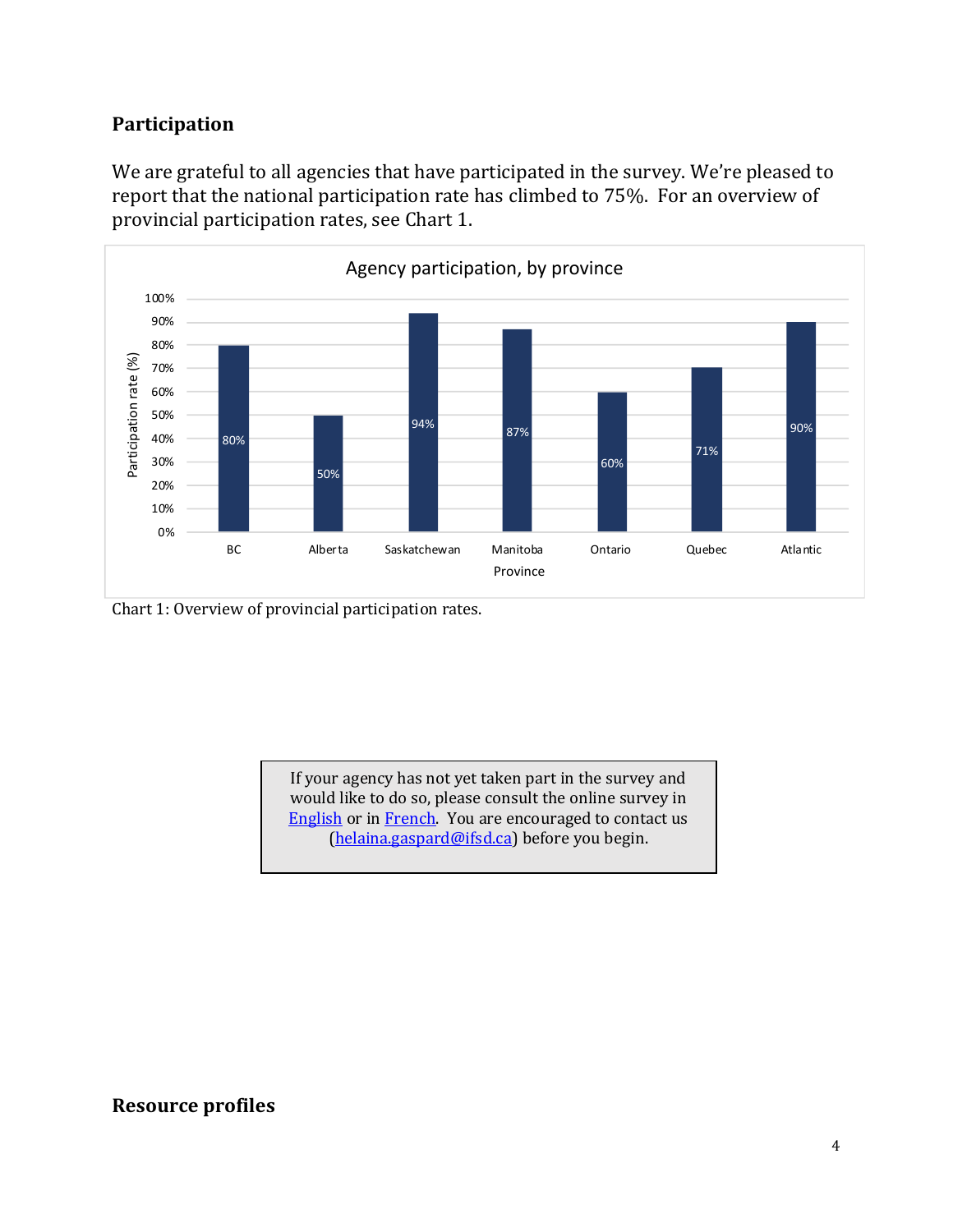Are you willing to offer more insight into your agency's resource profile? We are looking for agencies who are willing to share their experiences in writing (in [English](https://www.surveymonkey.com/r/FKFVLSR) or in **French**) or by phone to offer perspective on the following six questions:

- Has your agency had to refuse service to a child on-reserve due to a lack of resources? Y/N
- Has your agency had to refuse service to a child off-reserve due to a lack of resources? Y/N
- How would you characterize your agency's budget relative to its activities (select one of the following):
	- a) insufficient; b) somewhat insufficient; c) neither sufficient nor insufficient; d) somewhat sufficient; e) sufficient?
- Do you consider your protection budget to be sufficient relative to the population your agency serves? Y/N

(IFSD data suggests an average per capita cost of \$15,000 per child in the catchment area, among a large number of jurisdictions.)

- **•** If your budget is insufficient, by how much? a) 10% b) 20% c) 30% d) more than 30%
- Do you consider your prevention budget to be sufficient relative to the population your agency serves? Y/N
	- **.** If your budget is insufficient, by how much? a) 10% b) 20% c) 30% d) more than 30%
- If you had a larger budget for your agency, how would you allocate resources (e.g. hire more staff, capital investments, offer more programming etc.)?

Thank you to all the agencies who have already shared the agencies who have already shared this information wi<br>Thank you to all the agencies with use of the agencies with use of the agencies with use of the agencies with

**Next steps**